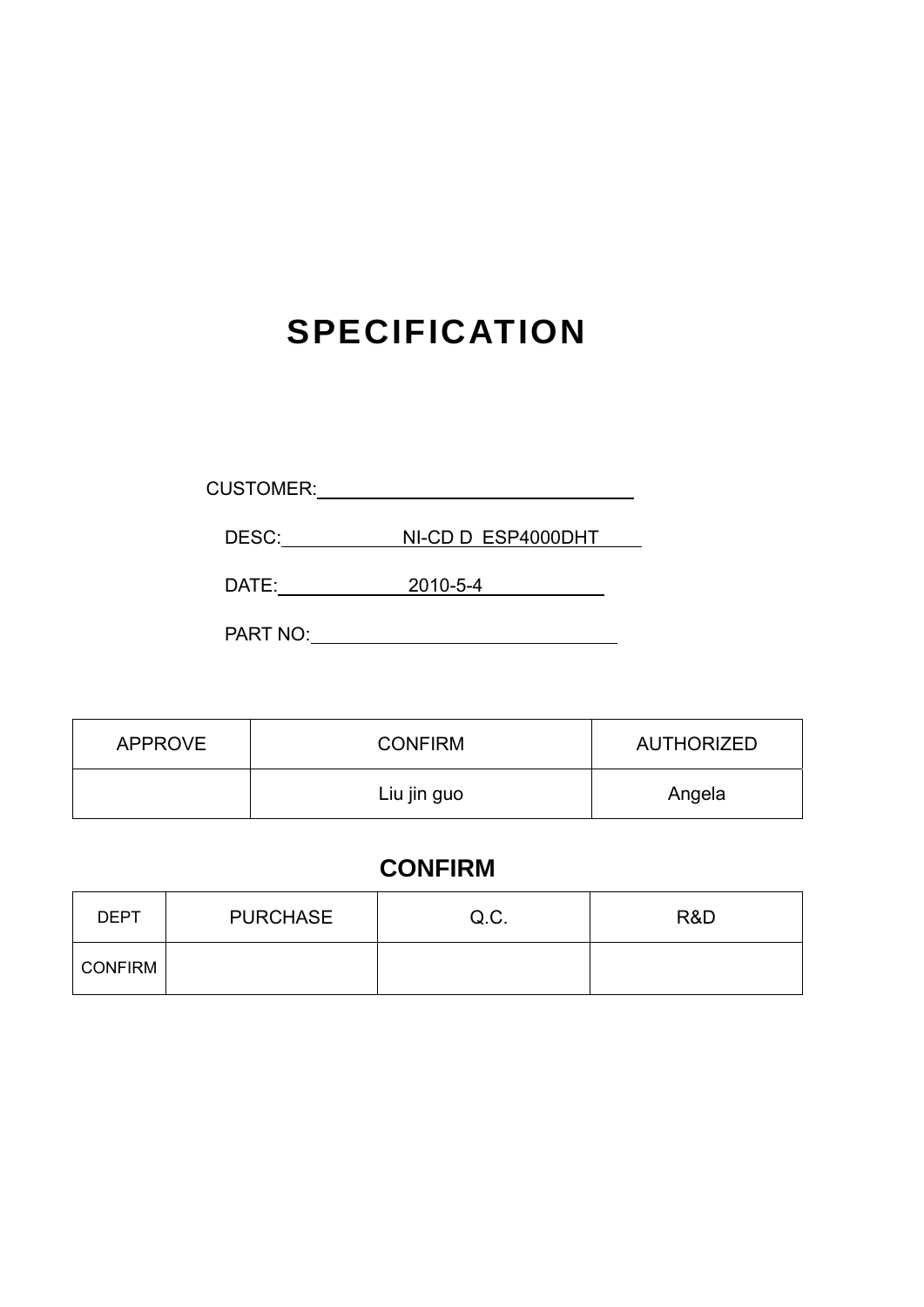# **Performance and Quality Assurance**

### **1. Scope**

This Spec. Governs the performance of Nickel Cadmium Cylindrical cell and its stacked-up batteries. The nominal voltage of this type unit cell is 1.2V, and the voltage of the stacked-up batteries shall be equal to the value of the unit cell multiplied by the number of cells in the batteries, and the capacity shall be the capacity of the unit cell:

For example: ESP4000DHT, Batteries of 1 cell Nominal voltage of unit cell: 1.2V Voltage of the batteries: 1.2<sup>\*</sup>1=1.2V, Capacity of the battery: 4000mAh

# **2. Ratings**

The following is the basic item to rating a cell. May test the cell under demand.

| Description     | Uit            | Specification | Conditions                                               |  |  |
|-----------------|----------------|---------------|----------------------------------------------------------|--|--|
| Nominal Voltage | V/cell         | 1.2           | Unit cell                                                |  |  |
| Nominal         | mAh            | 4000          | Standard charge and discharge                            |  |  |
| Capacity        |                |               |                                                          |  |  |
| Standard        | mA             | 400(0.1C)     | Ambient temperature 0~70°C                               |  |  |
| Charge          | hrs            | 16            |                                                          |  |  |
|                 | mA             |               | - $\Delta V = 5 \sim 10$ mV, ambient temperature 0~70 °C |  |  |
| Fast Charge     |                | 2000(0.5C)    | Timer = 110% nominal input                               |  |  |
|                 | hrs            | 2.4           | TCO: 45~70℃                                              |  |  |
|                 |                |               | -dT/dt=0.8~1.0℃/min                                      |  |  |
| Internal        | $m\Omega/cell$ | ≤ 15          | at 1 kHz, fully charged, $20^{\circ}$ C                  |  |  |
| Resistance      |                |               |                                                          |  |  |
| Cut-off Voltage | V/cell         | 1.0           | Discharge current <= 1.0C                                |  |  |
| Max. Discharge  |                |               |                                                          |  |  |
| Current         | mA             | 12000(3C)     | Ambient temperature $-20 \sim 70^{\circ}$                |  |  |
| Storage         | $^{\circ}C$    |               |                                                          |  |  |
| Temperature     |                | $-20 - 70$    | Charges 80% nominal input                                |  |  |
| Average weight  | g/cell         | 119±5         |                                                          |  |  |

## **3. Performance**

Except for special notice, the test should be carried out with a month after delivery under the following conditions:

The ambient temperature is: 0-70 ℃

The ambient humidity is: 65±20%

The testing instrument must meet the following:

Voltmeter : IEC 485 prescribed 0.5 grade or more, resistance must be more than 10KΩ/V

 Galvanometer : IEC 51/IEC 485 prescribed 0.5 grade or more, total resistance must be less than 0.01Ω

Ri ohmmeter: AC sine 1KHz, 4 terminal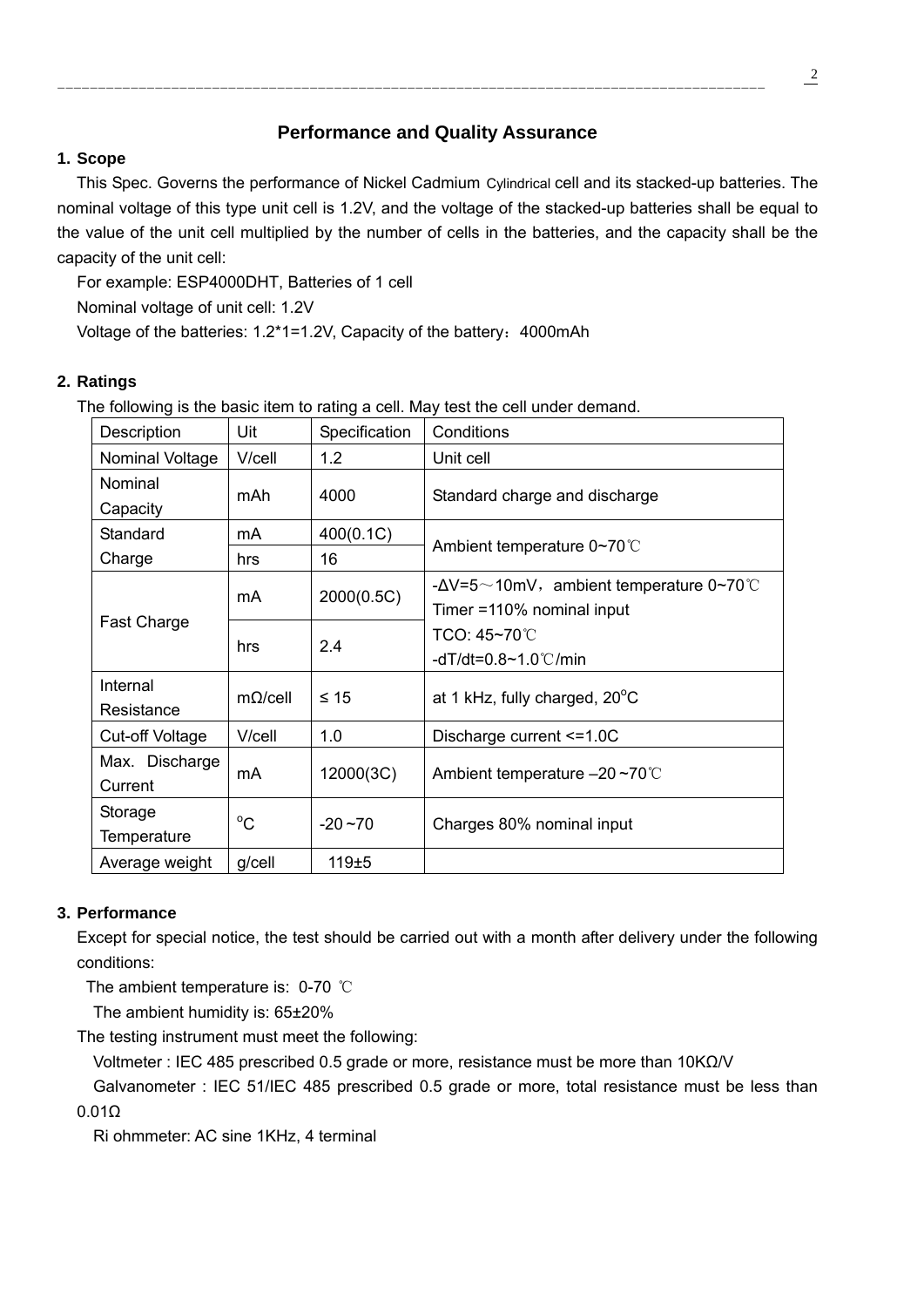| <b>Test</b>                             | Unit           | Specification                                                                                   | Conditions                                                                                                                                                                                               | Remarks        |
|-----------------------------------------|----------------|-------------------------------------------------------------------------------------------------|----------------------------------------------------------------------------------------------------------------------------------------------------------------------------------------------------------|----------------|
| <b>OCV</b>                              | V/cell         | $\geq 1.25$                                                                                     | With in 1hrs after standard charge                                                                                                                                                                       |                |
| Capacity                                | mAh            | $\geq 90\%$                                                                                     | Standard charge and discharge                                                                                                                                                                            | Allow 3 cycles |
| Internal<br>Impedance                   | $m\Omega/cell$ | $\leq 15$                                                                                       |                                                                                                                                                                                                          |                |
| High<br>Rate<br>Discharge               | min            | $\geq 108$                                                                                      | Standard charge, rest 1hrs<br>0.5Cdischarge to 1.0V/cell                                                                                                                                                 | Allow 3 cycles |
| Discharge at<br>Low<br>Temperature      | mAh            | ≥60%<br>Nominal<br>Capacity                                                                     | Standard charge at 0-70 °C<br>0.5C discharge to 1.0V/cell                                                                                                                                                |                |
| Charge at<br>High<br>Temperature        | mAh            | ≥80%<br>Nominal<br>Capacity                                                                     | 1.0C charge $, -\Delta V = 10$ mV /cell<br>Standard discharge at 0-70 °C                                                                                                                                 |                |
| Self-<br>discharge                      | mAh            | ≥60%<br>Nominal<br>Capacity                                                                     | Standard charge, storage 28 day<br>at 20°C, Standard discharge                                                                                                                                           |                |
| Humidity                                |                | Deformation                                                                                     | 1Cfully charged, 33±3°C<br>80±5%R.H., storage 14 day                                                                                                                                                     |                |
| The<br>Resistance<br>to<br>Vibration    |                | change<br><b>The</b><br>of voltage:<br>$≤0.02V/cell$<br>change<br>The<br>of Ri:<br>$≤5$ mΩ/cell | Charge: 16hrs at 0.1C<br>Rest: 24hrs<br>Inspect the cell before and after<br>vibration<br>Vibration conditions:<br>Amplitude: 1.5mm<br>Frequency: 3000CPM<br>at random orientation for 60 min            |                |
| <b>The</b><br>Resistance<br>to<br>Shock |                | The<br>change<br>of voltage:<br>$\leq$ 0.02V/cell<br>The change<br>of Ri:<br>≤5 mΩ/cell         | Charge: 16hrs at 0.1C<br>Rest: 24hrs<br>Inspect the cell before and after<br>shock<br>Shock condition:<br>Drop 3 times onto solid wood<br>(10mm thickness) from<br>1.5m<br>height at random orientation. |                |
| Over<br>Charge                          |                | No rupture                                                                                      | 1C for 5hrs                                                                                                                                                                                              |                |
| Over<br>Discharge                       |                | No rupture                                                                                      | Standard charge<br>Short circuit: 1h<br>Conductor: 0.75mm <sup>2</sup> ×20mm (Cu<br>line)                                                                                                                |                |
| <b>IEC</b><br>Cycles<br>Life            | cycle          | $≥500$                                                                                          | IEC61951-2 (2001) 4.4.1                                                                                                                                                                                  | See note 1     |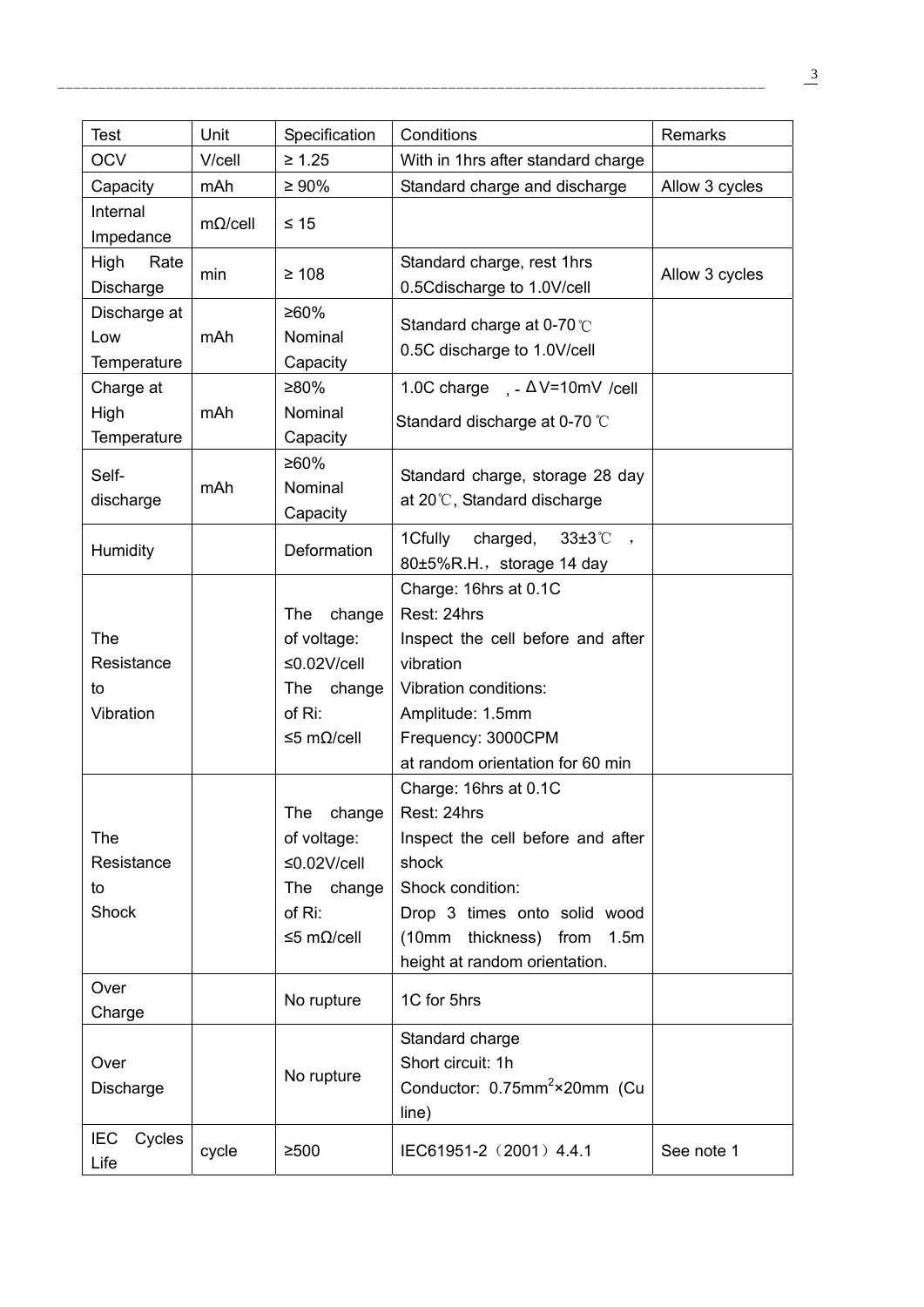| Accelerated        | cycle | $\geq 300$ | 0.5C charged, rest 30min, 0.5C   Cycling charge |                    |  |
|--------------------|-------|------------|-------------------------------------------------|--------------------|--|
| <b>Cycles Life</b> |       |            | discharge to 1.0V/cell,                         | /cutoff condition: |  |
|                    |       |            | capacity ≥60% Nominal Capacity                  | -∆V=10mV/cell      |  |
|                    |       |            |                                                 | ortimer<br>cutoff  |  |
|                    |       |            |                                                 | $=110\%$ of input  |  |
|                    |       |            |                                                 | capacity           |  |

#### **4. Appearance**

Cell should be without any cracking、rupture、dirt、shading、leakage and deformation.

#### **5. Standard of quality assurance (AQL)**

All tests should be done according the following methods (ref.MIL-STD-105E)

| Number | Item of test | Sampling criteria | Standard  | 0t | quality |
|--------|--------------|-------------------|-----------|----|---------|
|        |              |                   | assurance |    |         |
| 1.     | Cosmetic     | l grade           | 1.5       |    |         |
| 2.     | Dimension    | l grade           | 0.65      |    |         |
| 3.     | Performance  | grade             | 0.4       |    |         |

 Including: capacity、performance of charge and discharge at 1C、open current voltage、Internal resistance.

#### **6. Warranty**

One year's guarantee is valid for the defects caused by processing and materials.

#### **7. Caution**

7.1 Do not dispose of cell into a fire or dismantled under any condition

7.2 Do not mix different cell types and capacities in the same battery assembly

7.3 Charge and discharge under specified current recommend to the specification

7.4 Short circuit leading to cell venting must be avoided

7.5 Never solder onto cell directly

7.6 Cell reversal should be avoided

7.7 Use batteries in extreme condition may affect the service life, such as: extreme temperature  $\sqrt{1}$  deep cycle、extreme overcharge and over discharge

7.8 Batteries should be stored in a cool, dry place, Please discharge before mass storage or transportation

7.9 Once problems be found, stop using, send batteries to local agent

 7.10 Because the limit of the electrochemical system, charged the cell of 80%~100% nominal input under long storage is recommended

 7.11 To maintain the performance of the cell stored for about 6 months, cycling(charging and discharging) the cell for several times is recommended